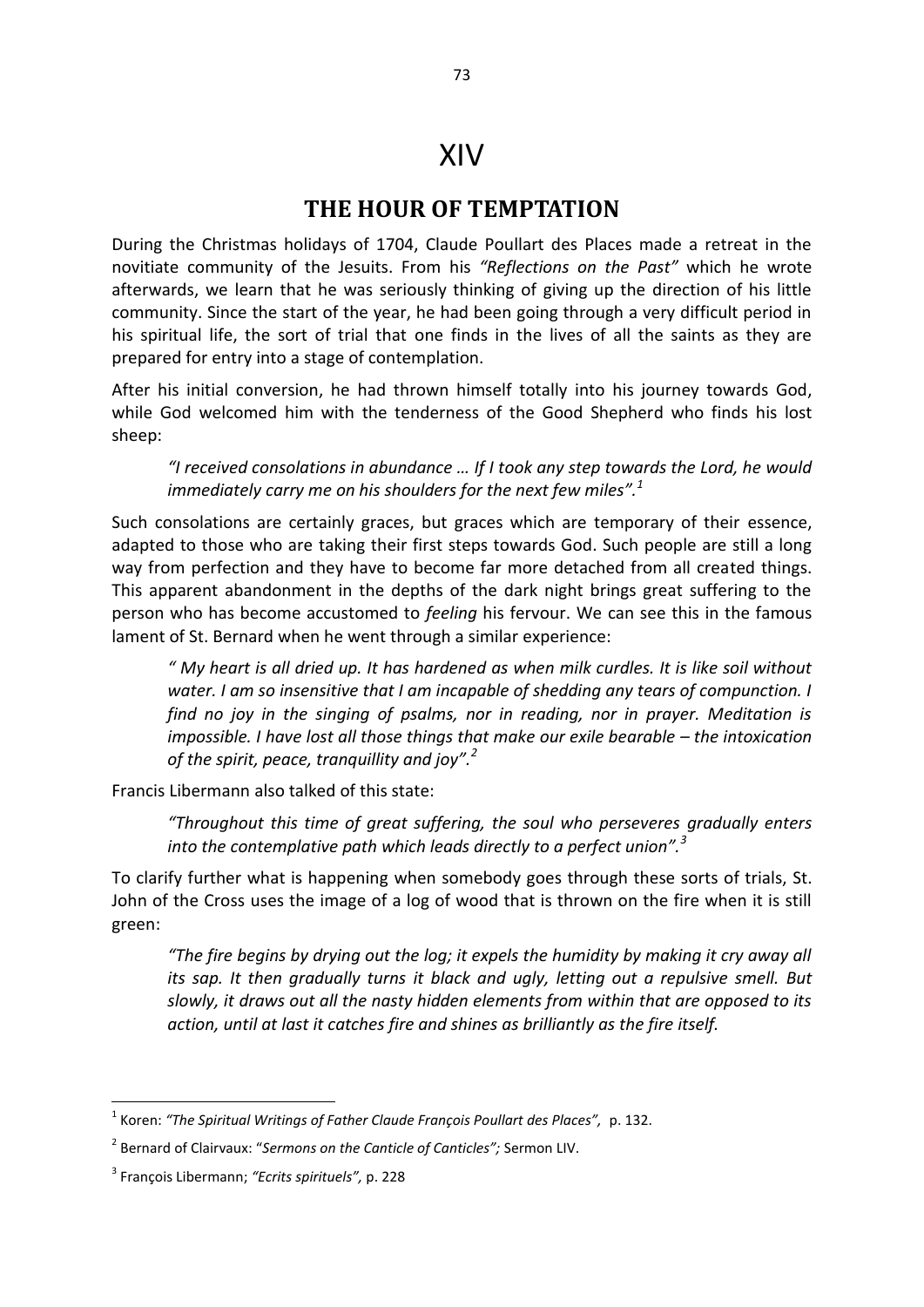*… Something similar happens when the soul, still full of imperfections, is thrown into the divine fire of contemplation. This fire, before transforming the soul into itself, purifies all the elements that oppose it. It squeezes out all the dirt that is within; it makes it dark and more ugly than was originally apparent. Before this purification, the soul could not see or even imagine that these things dwelt in it, but now they all have to be brought to light before they can be destroyed and thrown out".<sup>1</sup>* 

Claude Poullart was all the more upset by this purifying trial because it took place just as his community was beginning to develop. He was obviously concerned about his own spiritual life and his studies, but added to that was the burden of providing spiritual and material help for the 40 poor students who were relying on him.

Talking from her own experience, Theresa of Avila warned her Carmelites against too much disdain for external involvements:

*"It is precisely when your zeal leads you to retreat into yourself that you must show your real love for God, because you will prove your fidelity to him much more when you are involved in external things than when you have withdrawn into seclusion. Believe me, you will grow much more quickly in virtue, even if you occasionally make some mistakes. I presume, of course, that you are acting out of obedience or out of love for others.* 

*Through such activity, we learn to know ourselves and appreciate the real quality of our virtue. However holy a person considers himself to be by living in solitude, he has no way of measuring if he is patient or humble. It is a bit like a soldier: we can't be sure of his bravery until we see him in action on the battlefield. It is a great blessing to know just how weak we are!" <sup>2</sup>* 

Poullart, on the other hand, made no excuse for his shortcomings because of the crushing burden he was carrying; he rather exaggerated their importance*.* In his "*Reflections on the past",* he verges on the borders of scrupulosity:

*"It would not have been excessive if I had shed tears of blood to bewail my wretchedness. I had never been what I should have been, but at least I was quite different then from what I am now. If I had lost only half of the grace that had been given me it would not have been quite so bad; but now, I no longer pay attention to God's grace as I should, nor do I think of him in my sleep. I am always distracted, even when I am praying. I am no longer regular in my prayers. I have no fixed time or method for them and frequently cut short the time set aside for prayer and spiritual reading. I have lost the gift of tears by neglecting my prayers. As regards Holy Communion, my desire to receive it has lessened and my thanksgiving is full of distractions.* 

**.** 

<sup>&</sup>lt;sup>1</sup> St. John of the Cross: "La Nuit Obscure", Book I, Chapter IX and Book II Chapter X.

<sup>2</sup> *"Livre des Fondations",* Chapter V.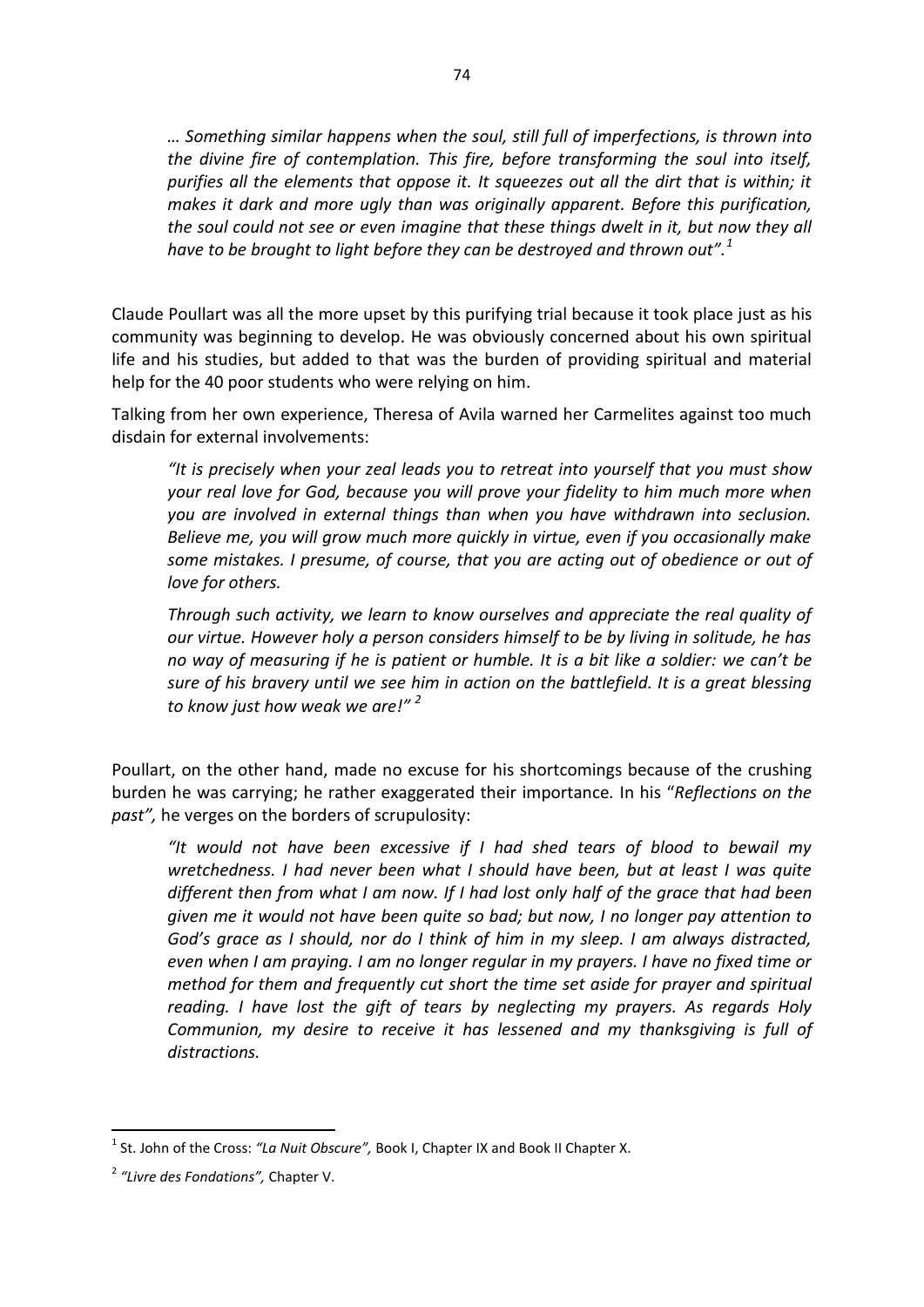*I no longer have the courage to mortify myself continuously. I used to do this to remind me every moment of the day to make up for the sins of my past life. I have ceased to keep watch over my senses. I readily speak of worldly matters, looking and listening to everything and no longer having the desire to speak about God. I have no great concern for the conversion of my brothers and easily give up on them and do not seek the help of God in such things.* 

*I used to be indifferent to what people thought of me, but no longer. And I frequently flatter others. I am not kind and respectful in my words and actions but often proud and aloof. I put on a gloomy face to show that I am in a bad mood. I am sometimes ashamed of my own family and try to hide the fact that they sell linen and wax. I do not make it clear that I have no share in the work of the community for poor students; on the contrary, I am happy when people who hardly know me think that I am a rich man who spends his fortune on the welfare of these scholars.* 

*I lack regularity in my duties towards God and my studies, praying and working only when I feel like it, taking my meals sometimes early, sometimes late, despite my frequent resolutions to change my life. I am tired of being so irregular, but I always end up following my own whims and ideas, without referring any more to my Director. I feel I have left him to follow my own inclinations.* 

*To sum up, I confess before God that I am now as good as dead, at least in comparison to what I used to be. I am just a mask of devotion, a mere shadow of the past. I hope I will not fall even more but be able to use the grace that God gives me to examine more deeply my pitiable state and thus prevent any further decline.* 

*This is the way that many good people have begun to slide down the slippery slope before eventually coming to a miserable end. I must be more in danger of such a fall than most, since throughout my life, I have so frequently returned to God only to fall again into disorder.* 

*But surely this sad experience of my past life will help me to distrust my own strength in future. Being so full of vanity and presumption and neglecting the grace that God has given me, he would be perfectly justified if he were to abandon me altogether. If that fate has not already overtaken me, it is solely because of his infinite mercy.* 

*He was always full of tenderness for me and unwilling to cast me off; he has protected me from that hardness of heart that leads to final impenitence. He has done this through miracles rather than the ordinary way of his providence. He has guided me to make this retreat when I had no idea of making one. And he has worked things out so that I can easily find a way to return to my obligations, without having to think up specious excuses. I had overburdened myself by taking on responsibility for these poor students, who were already being cared for by Divine Providence". 1* 

**.** 

<sup>&</sup>lt;sup>1</sup> "Reflections on the Past". Koren p. 165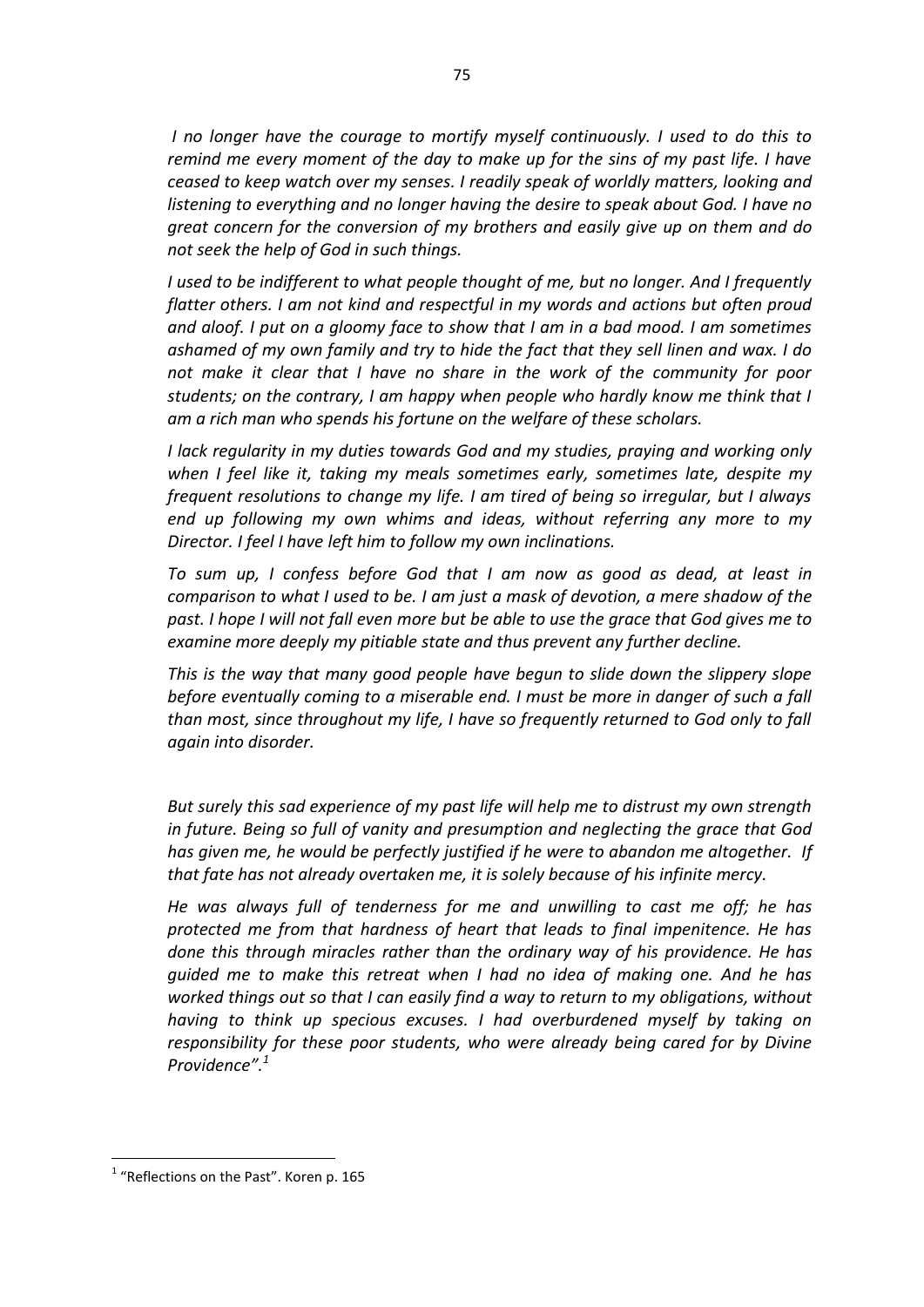After this analysis of the "*pitiful state of my soul*", Poullart des Places now had to make practical decisions. He never seems to have considered that what he called his *"lack of fervour"* resulted from his excessive involvement in the running of the work for the poor students. The only way he could see of recovering his old fervour was to hand over the direction to others while he returned to solitude. It was indeed his hour of temptation!

*"I believe that the good Lord will have pity on me again if I return to him with all my heart. At present, I am spiritually dried up and find it hard to work out what God wants of me. But from the way he has always treated me in the past, I think my hope is well founded. In the first place, he has never allowed me to be self-satisfied: on the contrary, I have always been upset by my chaotic ways. Secondly, he has always helped me to see that I was nothing like as good as others said I was. Finally, he never allowed me to get rid of my scruples and although they have been upsetting, they have made me go to confession more frequently and have put me on my guard when temptations returned. In short, the way God has treated me makes me hope that heaven will not always be like an iron door shut over my head, as long as I am truly sorry for my sins and use his grace to return to him.* 

*So with this renewed confidence, I will now consider which is the shortest way to find once more the One without whom I cannot live in peace. I feel that this laxity and disorder is the result of my leaving solitude too quickly; I jumped into all this external activity, trying to keep the work going for the poor students. But I did not have a sufficiently solid foundation in virtue for undertaking such a work. After the terrible life I had led, even ten years of preparation would not have been sufficient for somebody like me.* 

*If I had made use of all the graces that God had given me, I would have taken more care and remained steadfast, despite all those worries. This is clear when I look back on the beginnings of the project before I had lost all my fervour. But the whole thing was still very obscure for me. I thought I was not doing anything contrary to God's will, but it was hard for me to remain committed and retain my balance.* 

*Even though it seemed to be good, pride gradually crept into my heart. This had always been my great weakness and I was now being dragged back to this same snare which had caused my chaotic life in the first place. Possibly, the devil had approached me as an angel of light so as to seduce me. I don't know what to think now, but I feel that I made a terrible mistake.* 

*I got permission from my director before starting that work, but how honest was I in explaining my plan and what twists and turns did I use to get him on my side? At first, I said I only intended to take in four or five poor students and to try unobtrusively to feed them; but perhaps I did not reveal the whole extent of my ambition and vanity. I tremble before God because I did not speak to my director with the simplicity and openness that the occasion demanded.* 

*These reflections fill me with great sadness. I left the world to seek God, renounce my vanity and save my soul. But perhaps I was simply changing the object of my*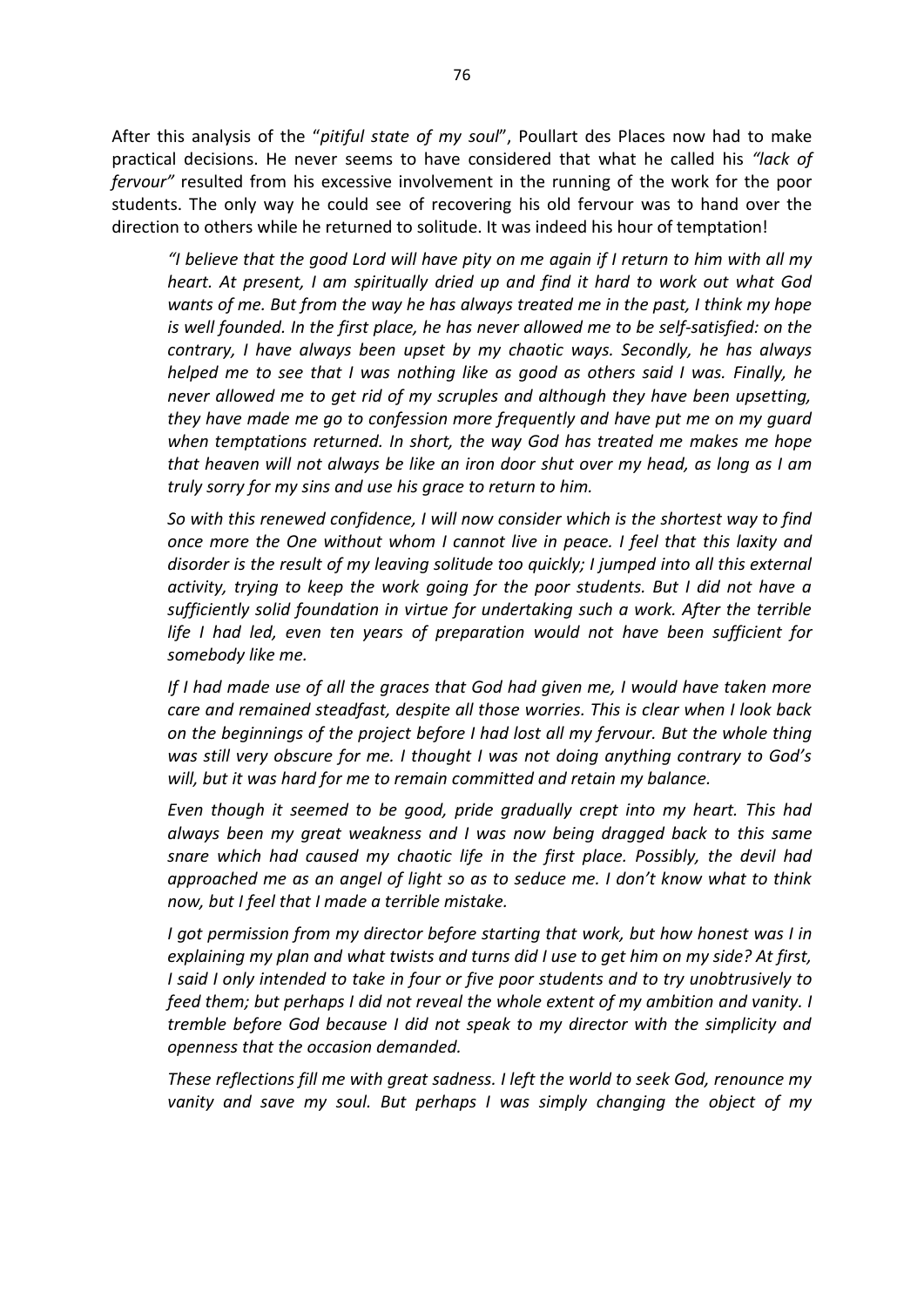*ambition so that I could hang on to it. If that was the case, then the whole thing had been a waste of time!"<sup>1</sup>* 

It seems clear that the scrupulous Claude was incapable of making a distinction between his ideas and his intentions. He believed that he alone was responsible for his aridity, his inability to meditate and his loss of the gift of tears. His unfaithfulness had led him into apathy: he was nothing but a mask of devotion and a mere shadow of what he once had been.

But the fact is that even if his imperfections had increased, it was God who was leading him through this *"bitter and terrible night of the senses".<sup>2</sup>* St. John of the Cross gave three signs to help people decide whether such aridity indicates the presence of spiritual purification or diminishing fervour:

*"The first is when a person cannot find joy or consolation either in the things of God or in the things of this world. This is probably a sign that this aridity and absence of satisfaction is not the result of faults or imperfections recently committed.* 

*The second is when somebody is thinking seriously about God and is worried that he is no longer serving him properly but rather running away from him. This is not the reaction of a person who is falling away through neglect.* 

*The third sign is when one is no longer able to meditate by using imagination, however hard one tries". 3* 

These three signs are all to be found in Poullart's case. But he himself was convinced that the primary cause of his back-sliding was taking on the work for the poor scholars rather than spending a longer time in solitude. He tells us that while he was at the stage of affective prayer, he followed a blind obedience to the orders of his director and would not do the slightest thing without his permission. But now, his scrupulous conscience was torturing him. Had he been really sincere with his director? When asking for approval, had he not hidden his real motives of personal ambition? So he decides that he will continue with the work but will hand over the direction to somebody else.

The arrival of Monsieur le Barbier was surely providential. Some other saints had undergone a similar temptation; the Curé of Ars tried to flee from the confessional and find solitude far away from his parish. In the end, Claude remained faithful to the poor scholars until the day of his death. He confided himself to an excellent guide who correctly diagnosed the nature of his sufferings and thus restored his courage and peace of mind. The *"Reflections on the Past"* fully describes his anguish, but says nothing about how he got over it, nor does it give the name of this guide who showed him the way forward. Father Le Floch thought it must

∞

 1 "Reflections on the Past". Koren p. 167.

<sup>2</sup> St. John of the Cross: *"La Nuit Obscure",* Book 1, Chapter VIII.

 $3$  Ibid., Chapter IX.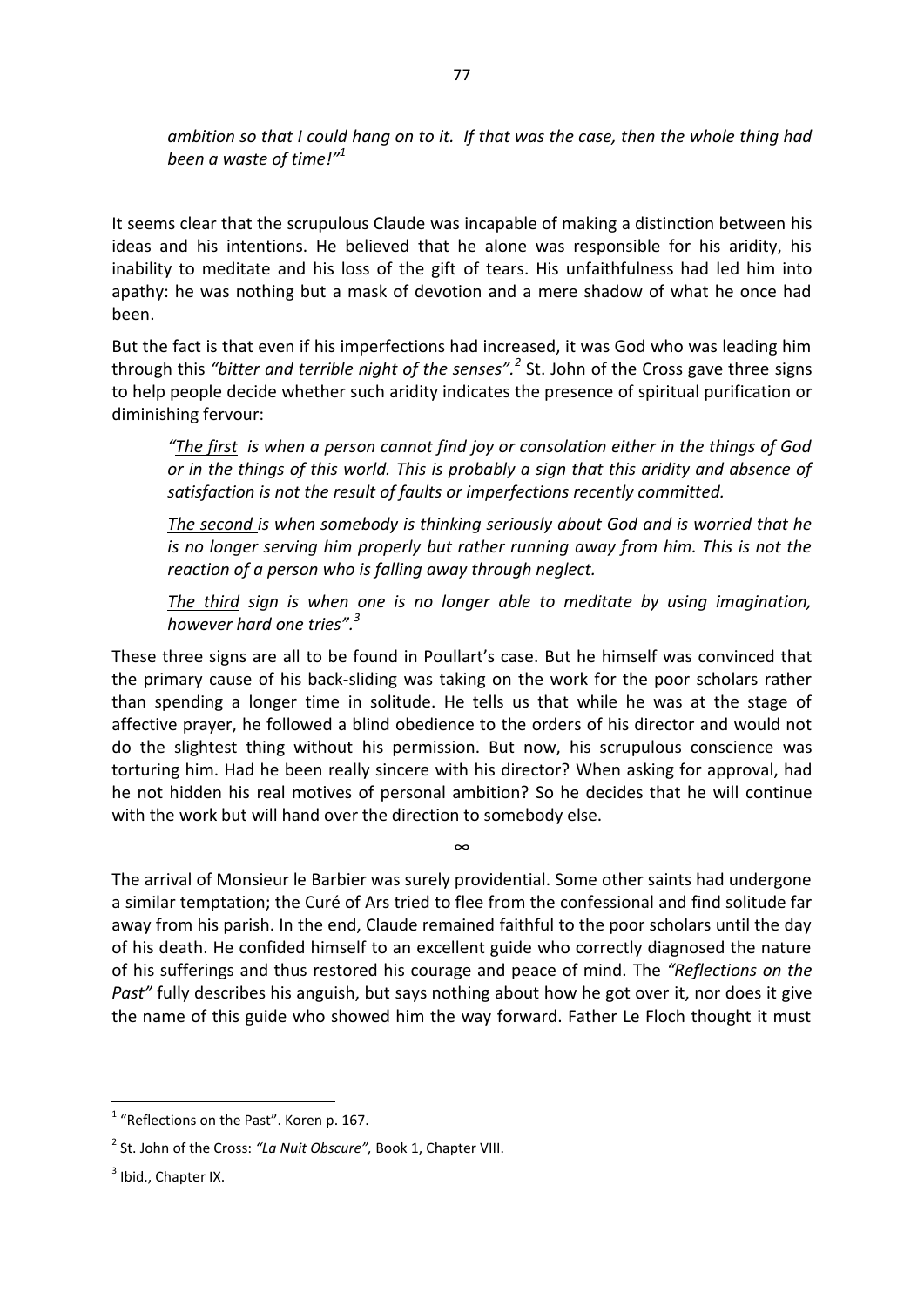have been Simon Gourdan<sup>1</sup> and he was probably correct. According to Fr. Besnard, Claude was a close friend of this extraordinary man for the rest of his short life.<sup>2</sup>

Fr. Simon Gourdan was almost 60 years old. He was a Parisian and studied in the Jesuit college at Clermont. When still very young, he entered the Abbey of Saint-Victor, founded in the 12<sup>th</sup> century by Guillaume de Champeaux.<sup>3</sup> He was a serious scholar but he deliberately refused to sit for any degrees. As the chaplain of the famous abbey crypt of the Virgin Mary he fought strongly to protect the prerogatives of the Mother of God.

But at that time, the abbey was not particularly fervent and it had come far from the austere way of life for which it had been famous. Simon Gourdan was so disappointed with it that he left to join La Trappe in 1673, just two years after his ordination. Abbot de Rancé was very impressed by his sanctity, but he told him he would bring greater glory to God by returning to Saint-Victor. So he went back to Paris and decided that he would personally follow all the prescriptions of the original rule of the Canons of Saint Augustine. In fact, he went even further, as his biographer describes:

*"Gourdan always retained the spirit which had led him to La Trappe and he followed the plan he had adopted in all circumstances: to offer himself to God as a sacrificial victim. From his return until his death, he never drank wine nor ate fish or meat and only occasionally took some eggs. He only went out once into the town and that was under the orders of his superior; an heretical minister was dying and he said that the only person who could make him change his mind was Fr. Gourdan. Even during the worst winters, he was never seen entering the heated room of the community. His own cell had no heating." <sup>4</sup>* 

He prayed for 5 to 6 hours each day, slept for only three hours, wore a hair shirt and frequently used the discipline. He was like the Curé of Ars in many other ways. For example, more and more people visited the chapel of Notre-Dame de Saint-Victor; everybody wanted to see this priest celebrating Mass.

*"Before long, many graces were being obtained through his prayers. So many came with Mass intentions that another dozen priests had to join Fr. Gourdan to fulfil all the intentions that were requested. Later on, his superiors asked him to put himself at the disposition of all the pilgrims, who came as much to see the chaplain as the Madonna." <sup>5</sup>* 

By the start of the  $18<sup>th</sup>$  century, he had become the most famous director of souls in Paris. But he still managed to find the time to write letters of spiritual direction and several spiritual books.

 $\overline{a}$ 

<sup>1</sup> Fr. Henri Le Floch c.s.sp.: *« Claude-François Poullart des Places, fondateur du Séminaire et de la Congrégation du Saint-Esprit ».* Paris, 1906, p. 100.

 $<sup>2</sup>$  Besnard, p. 106.</sup>

 $3$  This monastery was situated to the south-east of Place Jussieu in Paris.

<sup>4</sup> « *Mémoires de Trévoux »* , July, 1729, p. 1301*.*

<sup>5</sup> F. Bonnard: *"Histoire de l'Abbaye Royale et de l'Ordre des chanoines réguliers de Saint-Victor de Paris". Vol. 2, p. 202.*